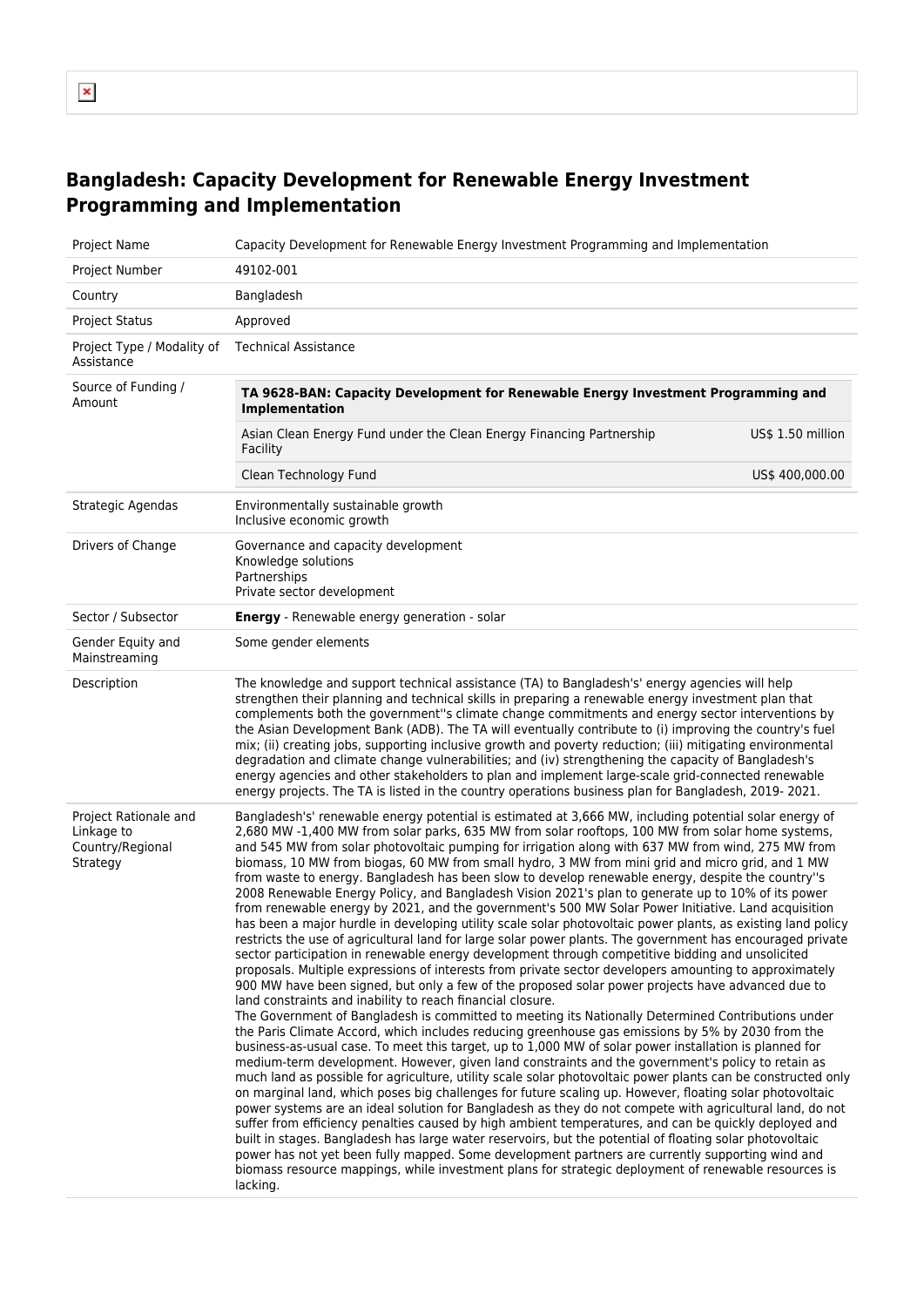| <b>Project Outcome</b>         |                                                                                                                                                                                                                                                                                                                                                                                                                                                                                                                                                                                  |                                                                                                                                                                                                                                                                                                                                                                                                     |  |  |  |
|--------------------------------|----------------------------------------------------------------------------------------------------------------------------------------------------------------------------------------------------------------------------------------------------------------------------------------------------------------------------------------------------------------------------------------------------------------------------------------------------------------------------------------------------------------------------------------------------------------------------------|-----------------------------------------------------------------------------------------------------------------------------------------------------------------------------------------------------------------------------------------------------------------------------------------------------------------------------------------------------------------------------------------------------|--|--|--|
| Description of Outcome         |                                                                                                                                                                                                                                                                                                                                                                                                                                                                                                                                                                                  | Capacity of the government and other stakeholders in large-scale renewable<br>energy project programming and implementation improved                                                                                                                                                                                                                                                                |  |  |  |
| Progress Toward Outcome        |                                                                                                                                                                                                                                                                                                                                                                                                                                                                                                                                                                                  |                                                                                                                                                                                                                                                                                                                                                                                                     |  |  |  |
| <b>Implementation Progress</b> |                                                                                                                                                                                                                                                                                                                                                                                                                                                                                                                                                                                  |                                                                                                                                                                                                                                                                                                                                                                                                     |  |  |  |
| Description of Project Outputs |                                                                                                                                                                                                                                                                                                                                                                                                                                                                                                                                                                                  | Potential for floating solar photovoltaic power assessed<br>Projects for deployment of other renewable energy resources identified<br>Grid impact assessment conducted<br>Proposal of updating grid codes and operational guidelines submitted to<br>Bangladesh Energy Regulatory Commission for consideration by Q3 2019 (2018<br>baseline: Not applicable)<br>Institutional capacity strengthened |  |  |  |
| Activities, and Issues)        | Status of Implementation Progress (Outputs,                                                                                                                                                                                                                                                                                                                                                                                                                                                                                                                                      |                                                                                                                                                                                                                                                                                                                                                                                                     |  |  |  |
| Geographical Location          |                                                                                                                                                                                                                                                                                                                                                                                                                                                                                                                                                                                  | Nation-wide                                                                                                                                                                                                                                                                                                                                                                                         |  |  |  |
|                                |                                                                                                                                                                                                                                                                                                                                                                                                                                                                                                                                                                                  |                                                                                                                                                                                                                                                                                                                                                                                                     |  |  |  |
|                                | <b>Summary of Environmental and Social Aspects</b>                                                                                                                                                                                                                                                                                                                                                                                                                                                                                                                               |                                                                                                                                                                                                                                                                                                                                                                                                     |  |  |  |
| <b>Environmental Aspects</b>   |                                                                                                                                                                                                                                                                                                                                                                                                                                                                                                                                                                                  |                                                                                                                                                                                                                                                                                                                                                                                                     |  |  |  |
| Involuntary Resettlement       |                                                                                                                                                                                                                                                                                                                                                                                                                                                                                                                                                                                  |                                                                                                                                                                                                                                                                                                                                                                                                     |  |  |  |
| Indigenous Peoples             |                                                                                                                                                                                                                                                                                                                                                                                                                                                                                                                                                                                  |                                                                                                                                                                                                                                                                                                                                                                                                     |  |  |  |
|                                | <b>Stakeholder Communication, Participation, and Consultation</b>                                                                                                                                                                                                                                                                                                                                                                                                                                                                                                                |                                                                                                                                                                                                                                                                                                                                                                                                     |  |  |  |
| During Project Design          |                                                                                                                                                                                                                                                                                                                                                                                                                                                                                                                                                                                  |                                                                                                                                                                                                                                                                                                                                                                                                     |  |  |  |
| During Project Implementation  |                                                                                                                                                                                                                                                                                                                                                                                                                                                                                                                                                                                  |                                                                                                                                                                                                                                                                                                                                                                                                     |  |  |  |
|                                |                                                                                                                                                                                                                                                                                                                                                                                                                                                                                                                                                                                  |                                                                                                                                                                                                                                                                                                                                                                                                     |  |  |  |
| <b>Business Opportunities</b>  |                                                                                                                                                                                                                                                                                                                                                                                                                                                                                                                                                                                  |                                                                                                                                                                                                                                                                                                                                                                                                     |  |  |  |
| Consulting<br><b>Services</b>  | ADB will engage consultants funded by ACEF following the ADB Procurement Policy (2017, as amended from time<br>to time) and its associated project administration instructions and/or staff instructions. ADB will engage<br>consultants funded by CTF following universal procurement policy. Individual consultants will be recruited through<br>open competitive bidding process. Given that the envisaged assignments are highly specialized, consulting firms<br>will be recruited following open competitive bidding procedures, quided by quality-based selection method. |                                                                                                                                                                                                                                                                                                                                                                                                     |  |  |  |
| Procurement                    | The Energy Division of ADB's South Asia Department will be responsible for procuring four solar measurement<br>masts and two wind measurement meteorological masts for data collection. Procurement funded by ACEF will<br>follow the ADB Procurement Policy and Procurement Regulations for ADB Borrowers (2017, as amended from time<br>to time) and it's associated project administration instructions. Procurement funded by CTF will follow universal<br>procurement policy.                                                                                               |                                                                                                                                                                                                                                                                                                                                                                                                     |  |  |  |
| Responsible ADB Officer        |                                                                                                                                                                                                                                                                                                                                                                                                                                                                                                                                                                                  | Zhang, Hongwei                                                                                                                                                                                                                                                                                                                                                                                      |  |  |  |
| Responsible ADB Department     |                                                                                                                                                                                                                                                                                                                                                                                                                                                                                                                                                                                  | South Asia Department                                                                                                                                                                                                                                                                                                                                                                               |  |  |  |
| Responsible ADB Division       |                                                                                                                                                                                                                                                                                                                                                                                                                                                                                                                                                                                  | Energy Division, SARD                                                                                                                                                                                                                                                                                                                                                                               |  |  |  |
| <b>Executing Agencies</b>      |                                                                                                                                                                                                                                                                                                                                                                                                                                                                                                                                                                                  | Asian Development Bank<br>6 ADB Avenue,<br>Mandaluyong City 1550, Philippines<br>Power Div-Min of Power, Energy & Mineral Resources<br>Bangladesh Secretariat                                                                                                                                                                                                                                       |  |  |  |

| <b>Timetable</b>    |                            |
|---------------------|----------------------------|
| Concept Clearance   | 03 Jul 2018                |
| <b>Fact Finding</b> | 18 Jul 2018 to 22 Jul 2018 |
| MRM                 | $\overline{\phantom{a}}$   |
| Approval            | 02 Nov 2018                |

Dhaka Bangladesh